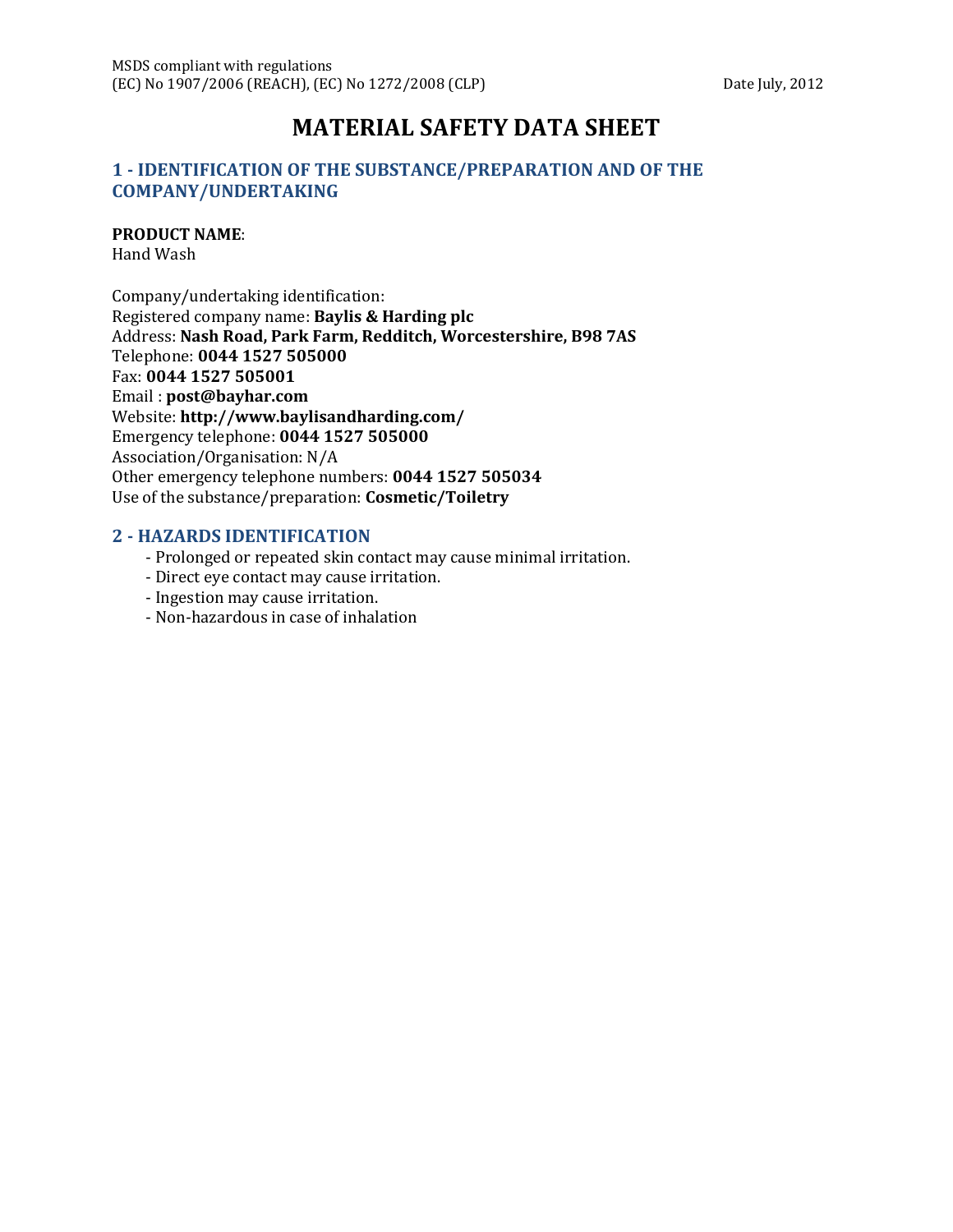| <b>Trade Name</b>      | <b>INCI Name</b>                    | <b>CAS No</b> | <b>Function</b>      | Percentage |
|------------------------|-------------------------------------|---------------|----------------------|------------|
| <b>WATER</b>           | <b>AQUA (WATER)</b>                 | 7732-18-5     | SOLVENT              | 89.197500  |
| <b>EMAL 270S</b>       | SODIUM LAURETH SULFATE              | 9004-82-4     | <b>SURFACTANT</b>    | 6.000000   |
| CAB-35B                | COCAMIDOPROPYL BETAINE              | 61789-40-0    | <b>SURFACTANT</b>    | 2.000000   |
| $C1-A-50$              | <b>COCAMIDE DEA</b>                 | 68603-42-9    | <b>FOAM BOOSTING</b> | 1.000000   |
| SODIUM                 | SODIUM CHLORIDE                     |               | VISCOSITY            | 1.000000   |
| <b>CHLORIDE</b>        |                                     | 7647-14-5     | CONTROLLING          |            |
| <b>HALLSTAR®</b>       | PEG-150 DISTEARATE                  |               | <b>EMULSIFYING</b>   | 0.300000   |
| <b>PEG 6000 DS</b>     |                                     | 9005-08-7     |                      |            |
| FRAGRANCE              | PARFUM (FRAGRANCE)                  | N/A           | <b>PERFUME</b>       | 0.300000   |
| MICROCARE CM           | METHYLCHLOROISOTHIAZOLINONE         | 26172-55-4    | <b>PRESERVATIVE</b>  | 0.001125   |
| MICROCARE CM           | METHYLISOTHIAZOLINONE               | 2682-20-4     | <b>PRESERVATIVE</b>  | 0.000375   |
| MICROCARE CM           | MAGNESIUM CHLORIDE                  | 7786-30-3     | <b>PRESERVATIVE</b>  | 0.049250   |
| MICROCARE CM           | MAGNESIUM NITRATE                   | 10377-60-3    | <b>PRESERVATIVE</b>  | 0.049250   |
| DISODIUM EDTA          | <b>DISODIUM EDTA</b>                | 139-33-3      | CHELATING            | 0.050000   |
| <b>CITRIC ACID</b>     | <b>CITRIC ACID</b>                  | 77-92-9       |                      | 0.040000   |
|                        |                                     | 5949-29-1     | <b>BUFFERING</b>     |            |
| ESCALOL 577            | BENZOPHENONE-4                      | 4065-45-6     | <b>UV FILTER</b>     | 0.010000   |
| $(+/-)$                |                                     |               |                      |            |
|                        | FD&C ORANGE 4   CI 15510 (ORANGE 4) | 633-96-5      | COSMETIC             | 0.000500   |
|                        |                                     |               | COLOURANT            |            |
|                        | FD&C YELLOW 5 CI 19140 (YELLOW 5)   | 1934-21-0     | COSMETIC             | 0.000500   |
|                        |                                     |               | COLOURANT            |            |
| FD&C RED 4             | CI 14700 (RED 4)                    | 4548-53-2     | COSMETIC             | 0.000500   |
|                        |                                     |               | COLOURANT            |            |
| <b>FD&amp;C RED 33</b> | CI 17200 (RED 33)                   | 3567-66-6     | COSMETIC             | 0.000500   |
|                        |                                     |               | COLOURANT            |            |
| FD&C BLUE 1            | CI 42090 (BLUE 1)                   | 2650-18-2     | COSMETIC             | 0.000500   |
|                        |                                     |               | COLOURANT            |            |
|                        |                                     |               |                      | 100.000000 |

## **3 - COMPOSITION/INFORMATION ON INGREDIENTS**

Toxicological Data on Ingredients: N/A

#### **4 - FIRST AID MEASURES**

As a general rule, in case of doubt or if symptoms persist, always call a doctor.

**Skin contact**: Remove all contaminated clothes and footwear immediately unless stuck to skin. Wash immediately with plenty of soap and water.

**Eye contact**: Bathe the eye with running water for 15 minutes. Transfer to hospital for specialist examination.

**Ingestion**: Wash out mouth with water. Do not induce vomiting. If conscious, give half a litre of water to drink immediately. Consult a doctor.

**Inhalation**: Remove casualty from exposure ensuring one's own safety whilst doing so.

## **5 - FIRE-FIGHTING MEASURES**

**Extinguishing media**: Suitable extinguishing media for the surrounding fire should be used. Use water spray to cool containers.

**Exposure hazards**: In combustion emits toxic fumes.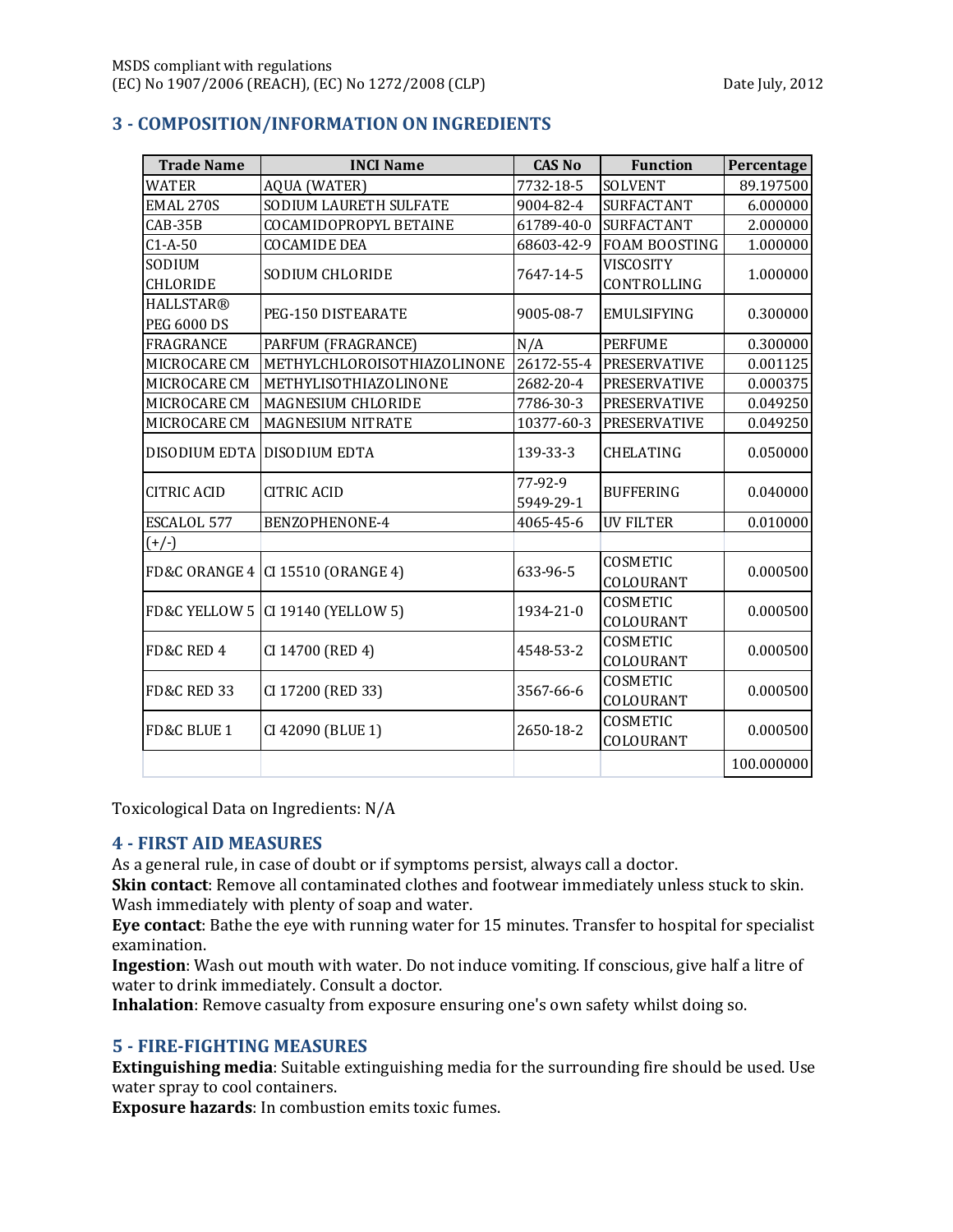**Protection of fire-fighters**: Wear self-contained breathing apparatus. Wear protective clothing to prevent contact with skin and eyes.

#### **6 - ACCIDENTAL RELEASE MEASURES**

**Personal precautions**: Mark out the contaminated area with signs and prevent access to unauthorized personnel. Do not attempt to take action without suitable protective clothing - see section 8 of MSDS. Turn leaking containers leak-side up to prevent the escape of liquid. **Environmental precautions**: Do not discharge into drains or rivers. Contain the spillage using bunding.

**Clean-up procedures**: Absorb into dry earth or sand. Transfer to a closable, labelled salvage container for disposal by an appropriate method.

#### **7 - HANDLING AND STORAGE**

**Handling requirements**: Avoid direct contact with the substance. Ensure there is sufficient ventilation of the area. Avoid the formation or spread of mists in the air.

**Storage conditions**: Store in cool, well ventilated area. Keep container tightly closed. The regulations relating to storage premises apply to workshops where the product is handled.

#### **8 - EXPOSURE CONTROLS/PERSONAL PROTECTION**

**Engineering measures**: Ensure there is sufficient ventilation of the area. **Respiratory protection**: Self-contained breathing apparatus must be available in case of emergency.

**Hand protection**: Protective gloves.

**Eye protection**: Tightly fitting safety goggles. Ensure eye bath is to hand.

**Skin protection**: Protective clothing.

For further information, see §11 of MSDS - Toxicological information.

#### **9 - PHYSICAL AND CHEMICAL PROPERTIES**

| Analytical                                   | <b>Specifications</b> | <b>Testing Method</b>                                                                      | <b>Testing Result</b> |
|----------------------------------------------|-----------------------|--------------------------------------------------------------------------------------------|-----------------------|
| Appearance                                   | Liquid                | Visual                                                                                     | Pass                  |
| Colour                                       | Deep Amber            | Visual                                                                                     | Pass                  |
| <b>Odour</b>                                 | As standard           | <b>Sniff Test</b>                                                                          | Pass                  |
| <b>Specific Gravity</b><br>at $20^{\circ}$ C | 1.02                  | Hydrometer                                                                                 | 1.02                  |
| pH value at<br>$20^{\circ}$ C                | $5.5 - 6.8$           | pH<br>Microprocessor<br><b>Bench Meter</b>                                                 | 6.24                  |
| Viscosity at<br>$20^{\circ}$ C               | 4000-6000             | Brookfield LV-<br>DVE Viscometer                                                           | 5800                  |
| <b>Microbiology</b>                          | $<$ 10 $cfu/ml$       | Enumeration of<br>Aerobic<br>Mesophilic<br>Bacteria and<br>Detection of<br>Yeast and Mould | $<$ 10 $cfu/ml$       |

#### **10 - STABILITY AND REACTIVITY**

The preparation is stable at the handling and storage conditions recommended per §7 of the MSDS. **Materials to avoid**: Strong oxidising agents. Strong acids.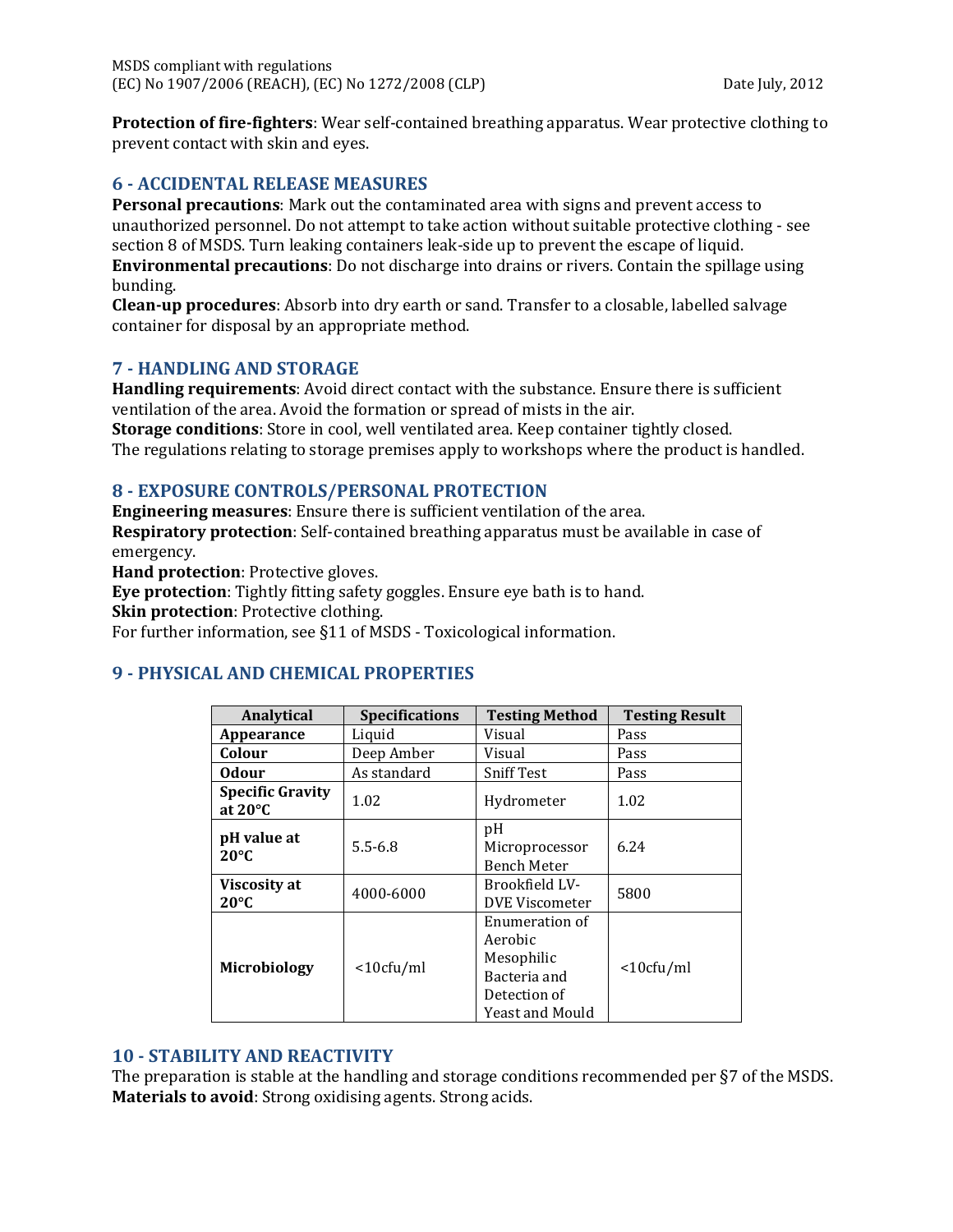**Hazardous decomposition products**: In combustion emits toxic fumes.

#### **11 - TOXICOLOGICAL INFORMATION**

**Acute effects**: Irritating to eyes.

# **11 - TOXICOLOGICAL INFORMATION (SYMPTOMS)**

**Skin contact**: There may be irritation and redness at the site of contact.

**Eye contact**: There may be pain and redness. The eyes may water profusely. There may be severe pain. The vision may become blurred. May cause permanent damage.

**Ingestion**: There may be soreness and redness of the mouth and throat. Nausea and stomach pain may occur.

**Inhalation**: There may be irritation of the throat with a feeling of tightness in the chest.

# **12 - ECOLOGICAL INFORMATION**

**Mobility**: Readily absorbed into soil. **Persistence and degradability**: Biodegradable. **Bioaccumulative potential**: No bioaccumulation potential. **Other adverse effects**: Negligible ecotoxicity. **Bioaccumulative potential identification**: This substance is not identified as a PBT substance.

## **13 - DISPOSAL CONSIDERATIONS**

Waste must be disposed of in accordance with federal,state and local environmental control regulations

**Waste**: this material must be disposed of as hazardous waste **Soiled packaging**: dispose of in accordance with local regulations

# **14 - TRANSPORT INFORMATION**

This product is not classified as hazardous for transport.

# **15 - REGULATORY INFORMATION**

**Hazard symbols**: Irritant.



**Risk phrases**: R36: Irritating to eyes.

#### **16 - OTHER INFORMATION**

Since the user's working conditions are not known by us, the information supplied on this material safety data sheet is based on our current level of knowledge and on national and community regulations.

The product must not be used for any purposes other than those specified under heading 1 without first obtaining written handling instructions.

It is at all times the responsibility of the user to take all necessary measures to comply with legal requirements and local regulations.

The information given on this material safety data sheet must be regarded as a description of the safety requirements relating to our product and not a guarantee of its properties.